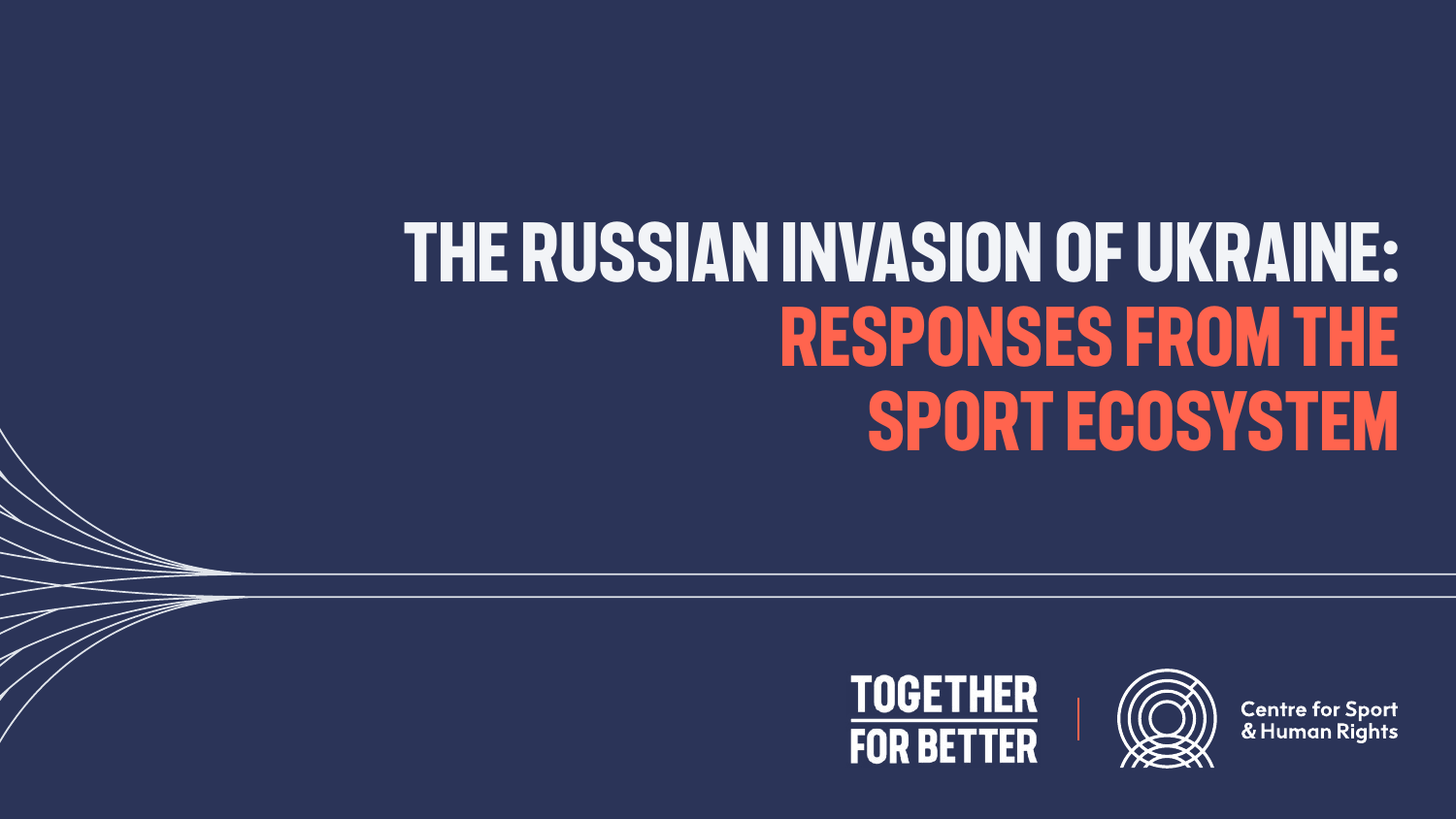#### **Intergovernmental Organisations**

# **CONTENTS** C

#### **International Sport Organisations**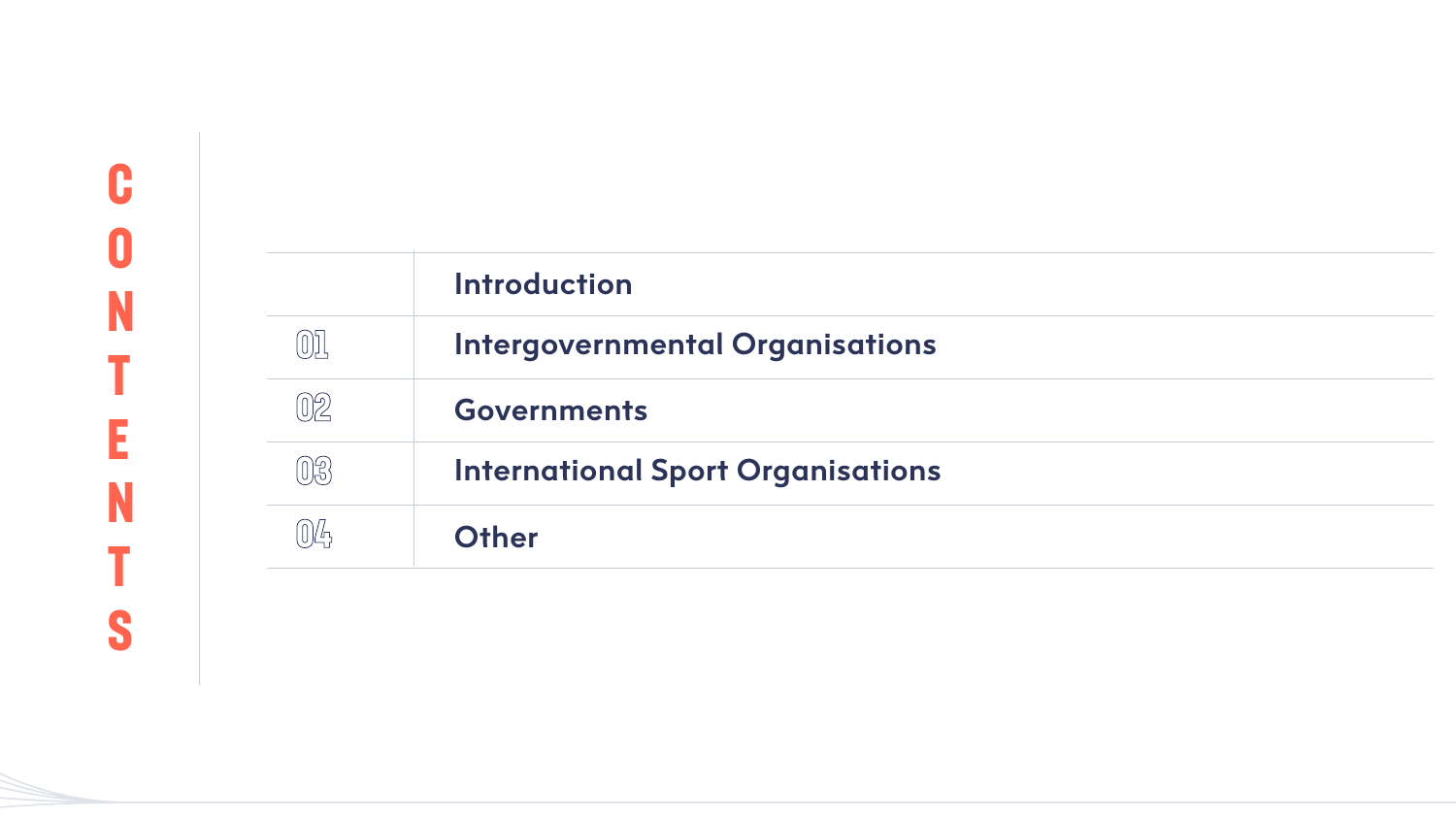#### **THE RUSSIAN INVASION OF UKRAINE: RESPONSES FROM THE SPORT ECOSYSTEM**

The Government of Russia began a full-scale invasion of Ukraine on 24 February 2022, in an escalation of the war between the two Countries that started in 2014. The invasion is the largest conventional military attack on a sovereign state in Europe since World War II and led to swift reactions to impose coordinated sanctions on the Russian and Belarusian regime, including sanctions in the areas of business, media, entertainment and sport.

This document provides an overview of some of the reactions observed by the Centre across the global sport ecosystem. The list is by no means exhaustive and aims at informing the Centre's Advisory Council discussions on this topic.

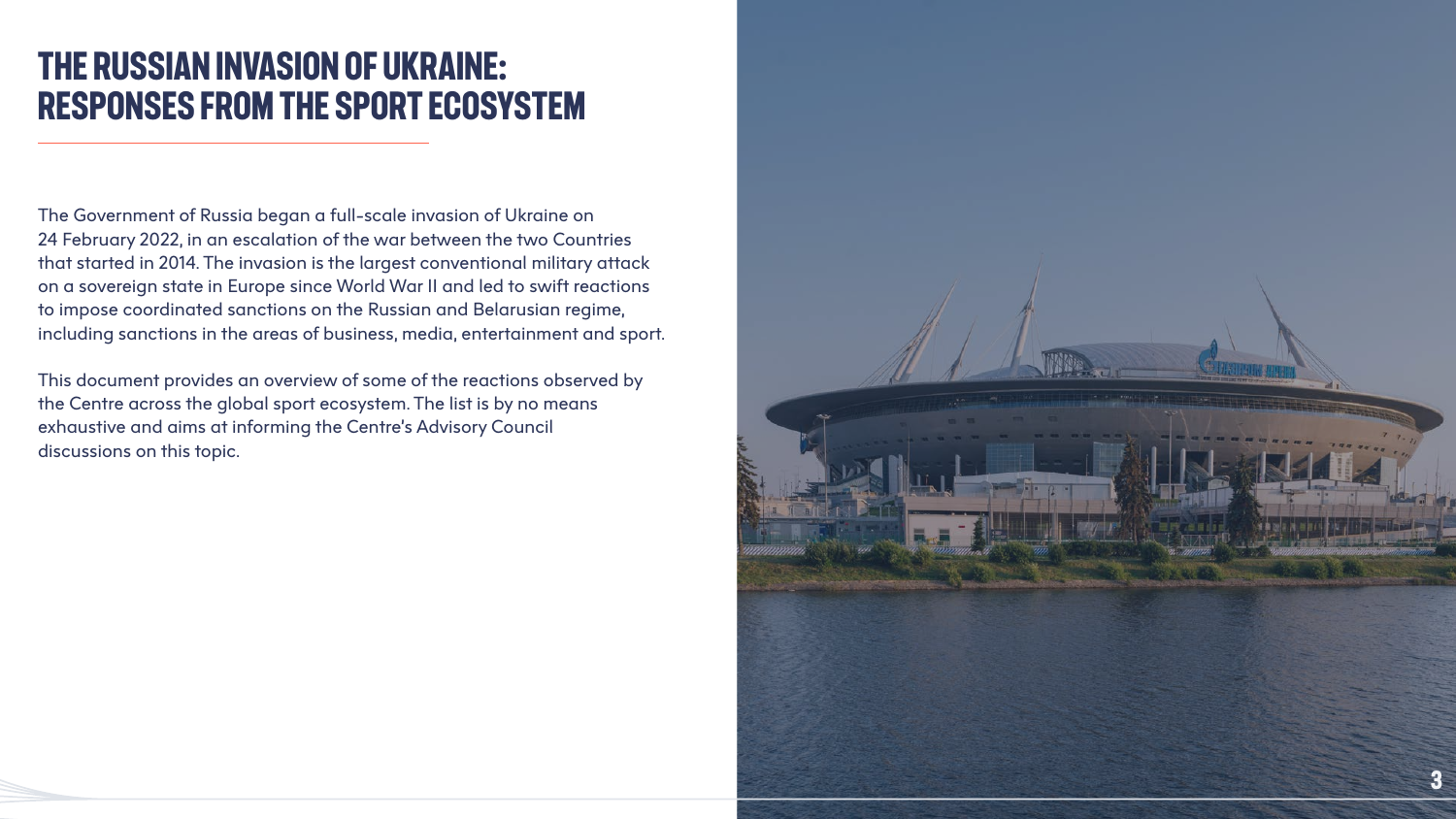On 25 February, the **[United Nations Security Council \[1\]](https://www.un.org/press/en/2022/sc14808.doc.htm)** failed to adopt a draft resolution which would have "deplored, in the strongest terms, the Russian Federation's aggression" on Ukraine. Of the 15 member states on the Security Council, 11 were in support, whilst 3 abstained from voting. The draft resolution failed due to Russia's veto.

Due to the deadlock, the Security Council passed a **[resolution](https://undocs.org/Home/Mobile?FinalSymbol=S%2FRES%2F2623(2022)&Language=E&DeviceType=Desktop&LangRequested=False)** to convene the General Assembly for an Emergency Special Session, an unscheduled meeting to make urgent, but non-binding decisions or recommendations regarding a particular issue. Emergency special sessions are rare, having been convened only eleven times in the history of the United Nations.

On March 2, the eleventh emergency special session of the **United Nations General Assembly** culminated with the adoption of **[Resolution ES-11/1](https://digitallibrary.un.org/record/3959039?ln=en)**. The resolution was sponsored by 96 countries, and passed with 141 voting in favour, 5 against, and 35 abstentions (see table on page 3 below). The resolution demands a cessation in the use of force and the withdrawal of all military from Ukraine and reiterates the call for unhindered access for humanitarian support, and a return to dialogue and diplomacy.

[1] Current composition of the Security Council. Permanent Members: China, France, Russia, United Kingdom, United States. Non-permanent Members: Albania, Brazil, Gabon, Ghana, India, Ireland, Kenya Mexico, Norway, United Arab Emirates.

#### **UNITED NATIONS**

# 01

#### **INTERgovernmental organisations**

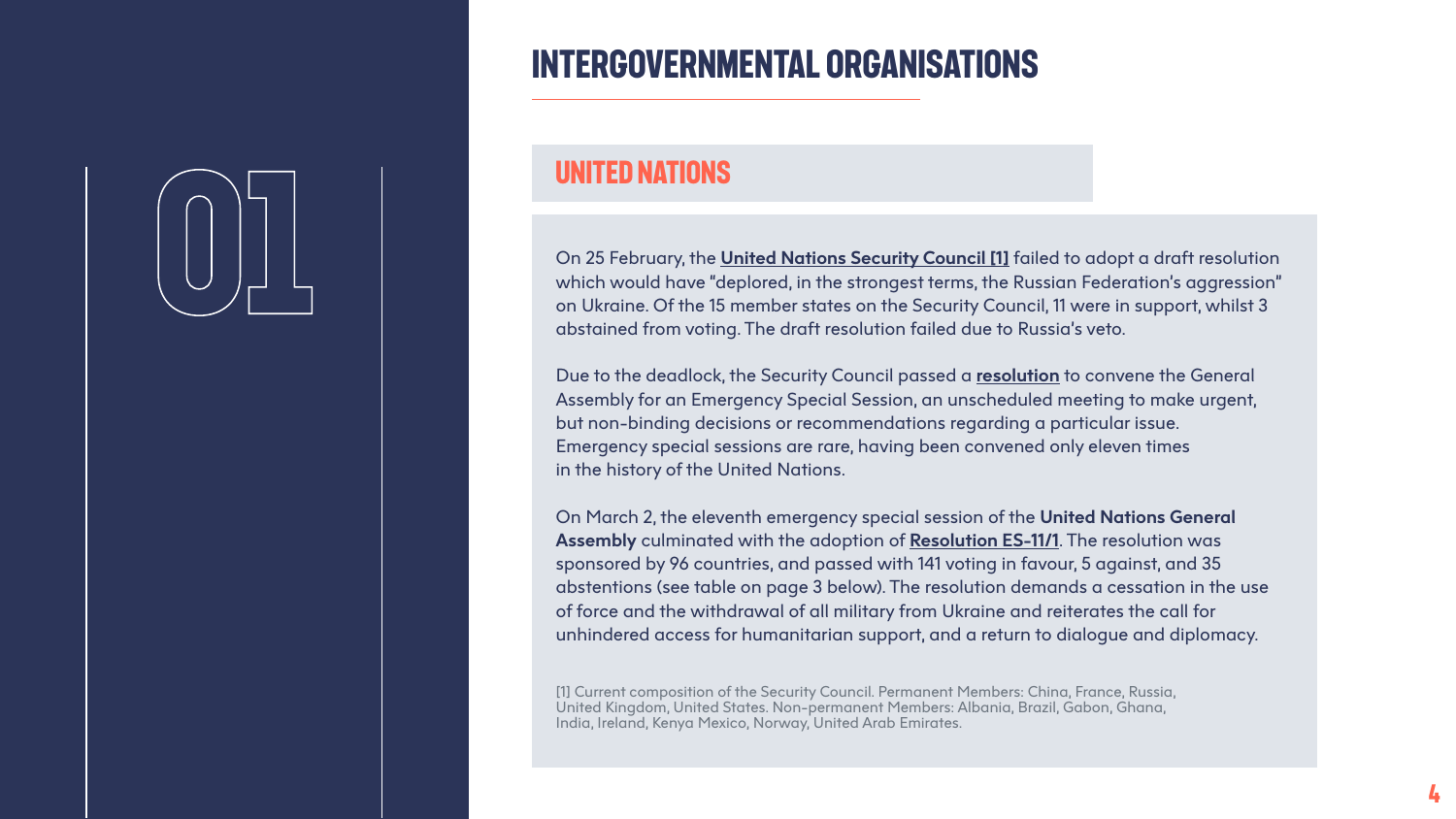| Afghanistan              | Cameroon                           | Finland        | Kuwait           | Nepal                           | Saudi Arabia    | <b>Ukraine</b>              |
|--------------------------|------------------------------------|----------------|------------------|---------------------------------|-----------------|-----------------------------|
| Albania                  | Canada                             | France         | Krygyzstan       | Netherlands                     | Senegal         | <b>United Arab Emirates</b> |
| Algeria                  | <b>Central African</b><br>Republic | Gabon          | Lao PDR          | New Zealand                     | Serbia          | United Kingdom              |
| Andorra                  | Chad                               | Gambia         | Latvia           | Nicaragua                       | Seychelles      | <b>Untied Rep Tanzania</b>  |
| Angola                   | Chile                              | Georgia        | Lebanon          | Niger                           | Sierra Leone    | <b>United States</b>        |
| Antigua-Barbuda          | China                              | Germany        | Lesotho          | Nigeria                         | Singapore       | <b>Uruguay</b>              |
| Argentina                | Colombia                           | Ghana          | Liberia          | <b>North Macedonia</b>          | Slovakia        | Uzbekistan                  |
| Armernia                 | Comoros                            | Greece         | Libya            | Norway                          | Slovenia        | Vanuatu                     |
| Australia                | Congo                              | Grenada        | Liechtenstein    | Oman                            | Solomon Islands | Venezuela                   |
| Austria                  | <b>Costa Rica</b>                  | Guatemala      | Lithuania        | Pakistan                        | Somalia         | Vietnam                     |
| Azerbaijan               | Cote D'Ivoire                      | Guinea         | Luxembourg       | Palau                           | South Africa    | Yemen                       |
| Bahamas                  | Croatia                            | Guinea-Bissau  | Madagascar       | Panama                          | South Sudan     | Zambia                      |
| Bahrain                  | Cuba                               | Guyana         | Malawi           | Papu New Guinea                 | Spain           | Zimbabwe                    |
| Bangladesh               | Cyprus                             | Haiti          | <b>Malaysia</b>  | Paraguay                        | Sri Lanka       |                             |
| Barbados                 | <b>Czech Republic</b>              | Honduras       | <b>Maldives</b>  | Peru                            | Sudan           |                             |
| <b>Belarus</b>           | Dem PR of Korea                    | <b>Hungary</b> | Mali             | Philippines                     | Suriname        |                             |
| Belgium                  | Dem Rep of the Congo               | Iceland        | Malta            | Poland                          | Sweden          |                             |
| Belize                   | Denmark                            | India          | Marshall Islands | Portugal                        | Switzerland     |                             |
| Benin                    | Djibouti                           | Indonesia      | Mauritania       | Qatar                           | Syrian Arab Rep |                             |
| Bhutan                   | Dominica                           | Iran           | <b>Mauritius</b> | Rep of Korea                    | Tajikistan      |                             |
| Bolivia                  | <b>Dominican Republic</b>          | Iraq           | Mexico           | Rep of Moldova                  | Thailand        |                             |
| Bosnia-Herzegovina       | Ecuador                            | Ireland        | Micronesia (FS)  | Romania                         | Timor-Lese      |                             |
| Botswana                 | Egypt                              | <b>Israel</b>  | Monaco           | <b>Russian Federation</b>       | Togo            |                             |
| <b>Brazil</b>            | El Salvador                        | Italy          | Mongolia         | Rwanda                          | Tonga           |                             |
| <b>Brunei Darussalam</b> | <b>Equatorial Guinea</b>           | Jamaica        | Montenegro       | <b>Saint Kitts-Nevis</b>        | Trinidad-Tobago |                             |
| Bulgaria                 | Eritrea                            | Japan          | Morocco          | Saint Lucia                     | Tunisia         |                             |
| Burkina Faso             | Estonia                            | Jordan         | Mozambique       | Saint Vincent - Gren-<br>adines | Turkey          |                             |
| Burundi                  | Eswatini                           | Kazakhstan     | Myanmar          | Samoa                           | Turkmenistan    |                             |
| <b>Cabo Verde</b>        | Ethiopia                           | Kenya          | Namibia          | San Marino                      | Tuvalu          |                             |
| Cambodia                 | Fiji                               | Kiribati       | Nauru            | Sao Tome-Principe               | Uganda          |                             |
|                          |                                    |                |                  |                                 |                 |                             |



#### **02 March 2022**



#### **GENERAL ASSEMBLY VOTE ON UKRAINE**

**5**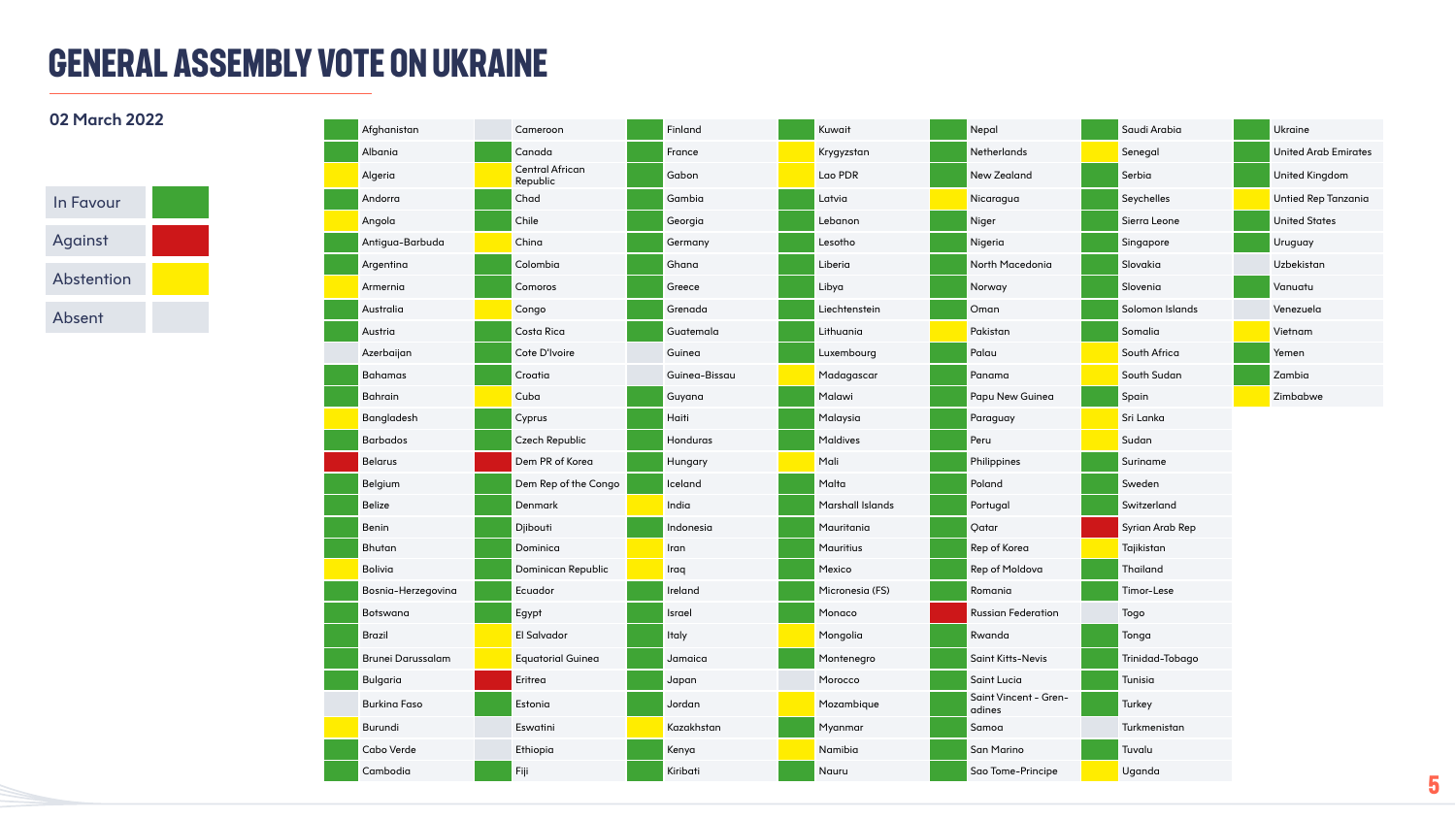#### **AFRICAN UNION ASEAN**

#### **EUROPEAN UNION**

On February 24, the Chair of the **African Union** and the Chairperson of the African Union Commission **[called](https://www.un.org/press/en/2022/sc14808.doc.htm)** on the Russian Federation and any other regional or international actor to imperatively respect international law, the territorial integrity and national sovereignty of Ukraine, to establish an immediate ceasefire and to open political negotiations without delay, under the auspices of the United Nations.

**The European Union** issued multiple **[responses](https://www.consilium.europa.eu/en/policies/eu-response-ukraine-invasion/)** including additional economic sanctions against Russia, military supplies and humanitarian assistance.

The Foreign Ministers of the **Association of Southeast Asian Nations (ASEAN) [called](https://asean.org/asean-foreign-ministers-statement-calling-for-a-ceasefire-in-ukraine/)** for an immediate ceasefire or armistice and continuation of political dialogues that would lead to sustainable peace in Ukraine.

#### **CARICOM**

The Heads of State and **Government of the Caribbean Community (CARICOM)** strongly **[condemned](https://caricom.org/statement-of-the-conference-of-caricom-heads-of-government-on-the-war-and-humanitarian-crisis-in-ukraine/)** the military attacks and invasion of Ukraine by the Russian Federation and called for an immediate ceasefire and an end to all acts of aggression, the urgent withdrawal of Russian military forces in Ukraine.

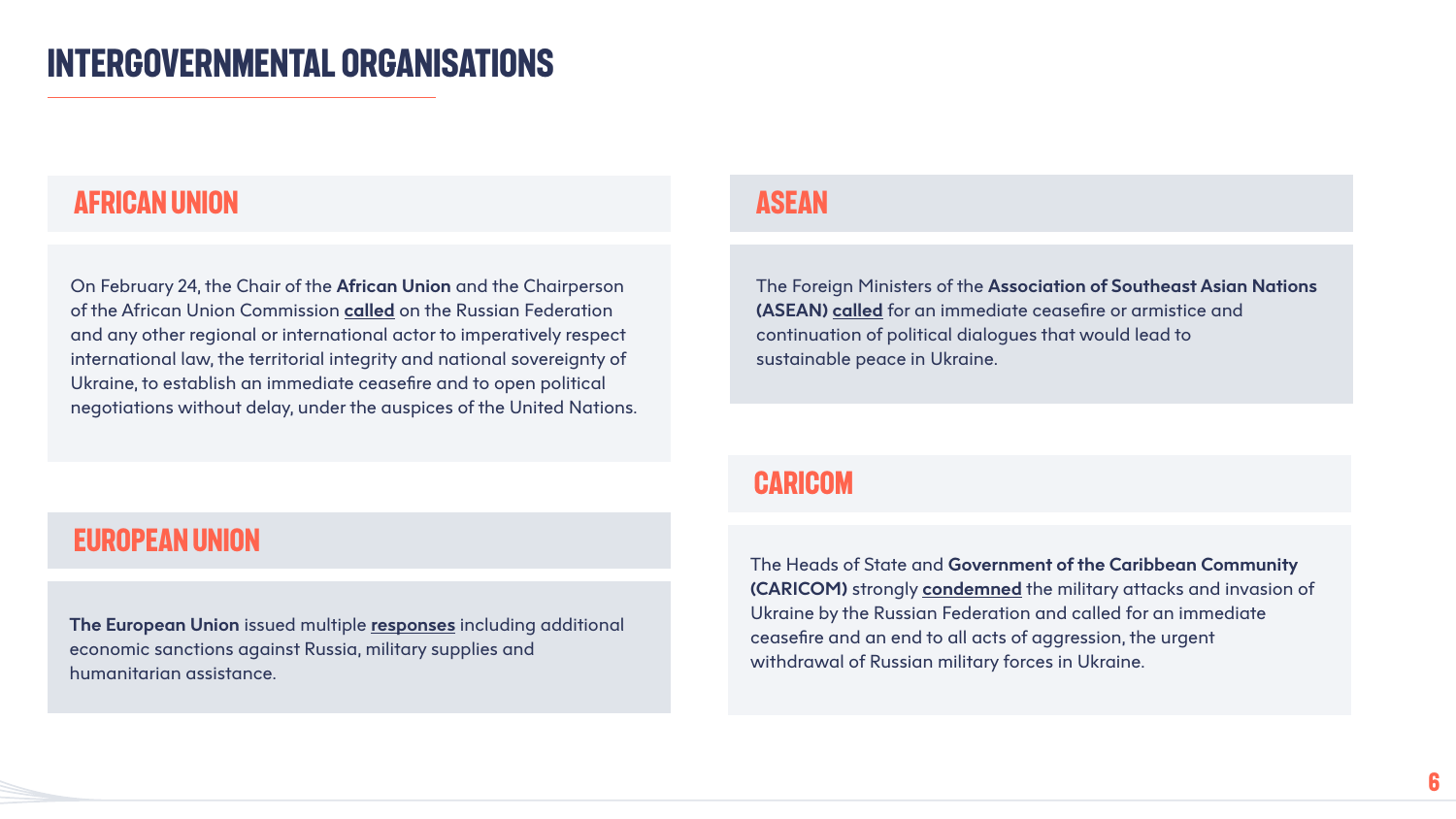#### **governmentS**

**Ministers from 37 nations signed a [joint statement](https://www.gov.uk/government/news/statement-on-russias-war-on-ukraine-international-sport) on Tuesday March 8 calling for sporting sanctions to be imposed on Russia and Belarus following the invasion of Ukraine "until cooperation under the fundamental principles of international law has become possible again."**

Signatories include Australia, Austria, Belgium, Canada, Croatia, Cyprus, Czech Republic, Denmark, Estonia, Finland, France, Germany, Greece, Hungary, Iceland, Ireland, Italy, Japan, Republic of Korea, Latvia, Liechtenstein, Lithuania, Luxembourg, Malta, Netherlands, New Zealand, Norway, Poland, Portugal, Romania, Slovakia, Slovenia, Spain, Sweden, United Kingdom and United States of America.

**"Respect for human rights and peaceful relations between nations form the foundation of international sport" the statement said and also called for Russia and Belarus not to be permitted to "host, bid for or be awarded any international sporting events."**

Furthermore, **"any ban should also be extended to individual athletes selected by Russia and Belarus administrators, as well as teams or cities effectively representing the states such as major football clubs"**.

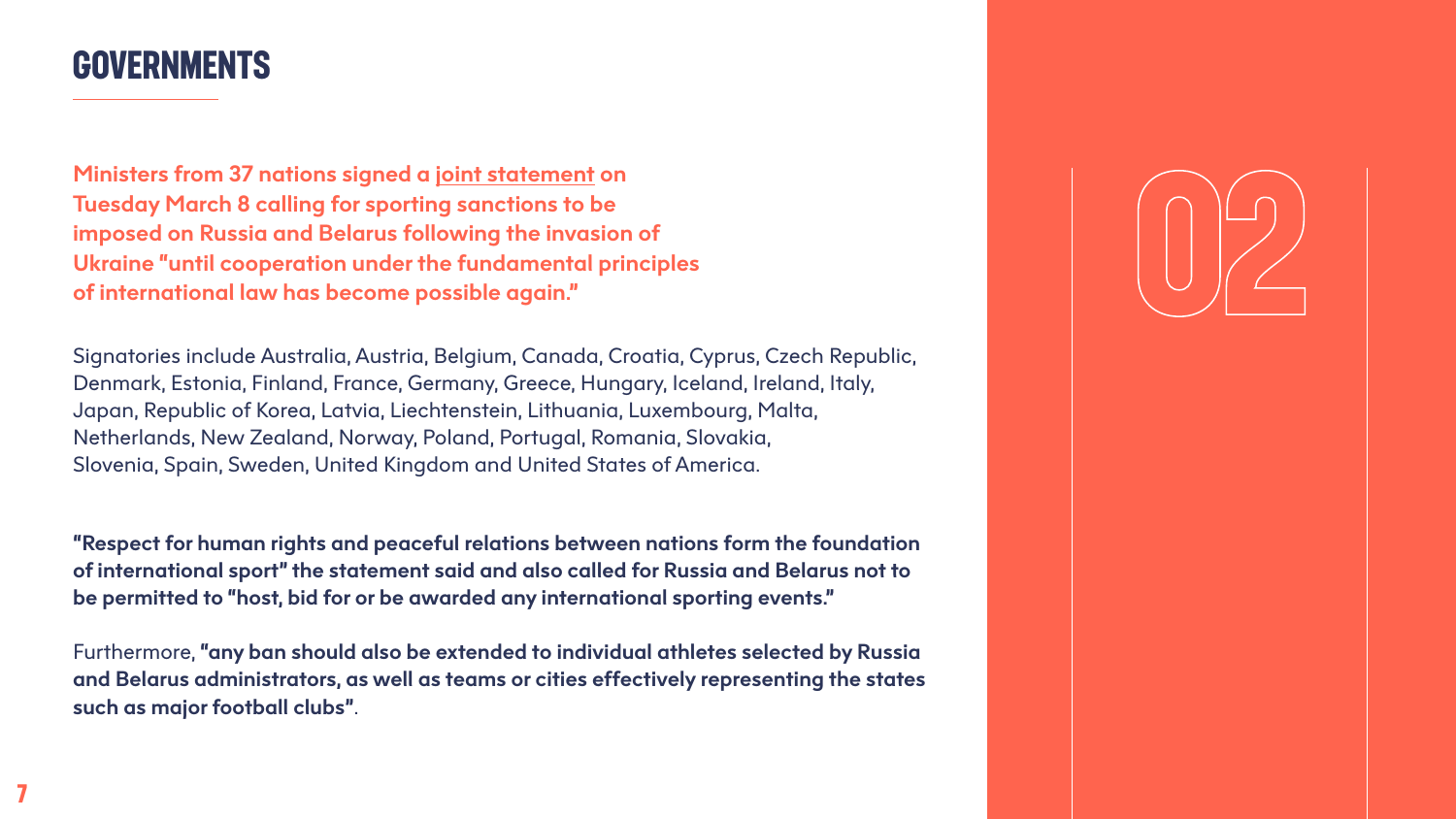#### **International SPORT ORGANISATIONS**

**International sport organisations have announced sanctions against Russia and Belarus. The measures taken by sport bodies include:**



Condemning the invasion of Ukraine



Cancelling & relocating events



Preventing participation of athletes & team officials in competitions

| T<br>7 |                       |
|--------|-----------------------|
|        | c<br>٦<br>ì<br>×<br>٦ |
|        |                       |

Allowing the participation of individuals on the conditions that no association with their country is made





Suspending national sport federations' membership

Suspending leadership representation in governance structures



Withdrawing orders of honours from Government Representatives



Suspending and/or cancelling sponsorship contracts





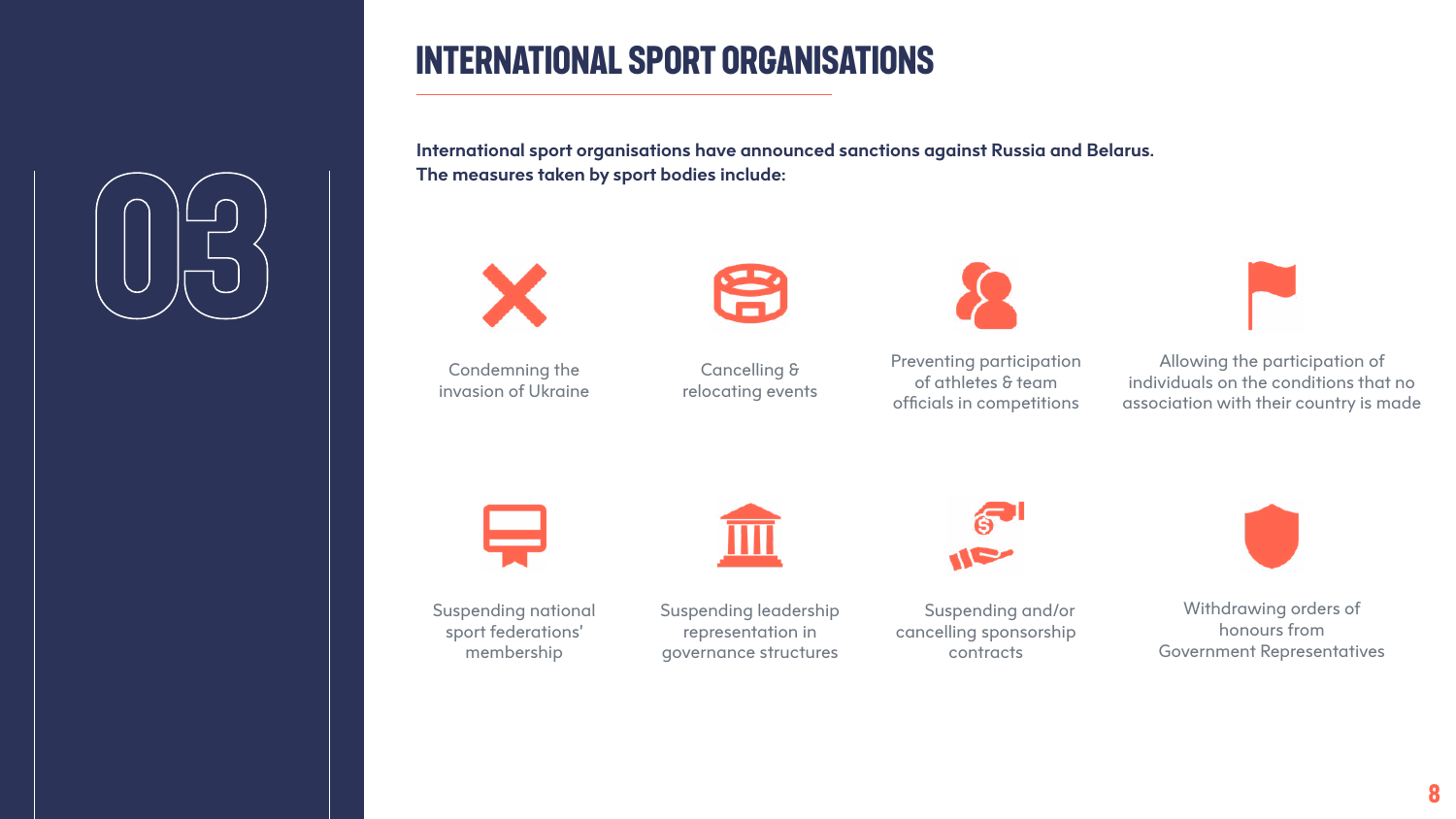|                                                                                     | <b>Condemning</b><br>the invasion<br>of Ukraine | <b>Cancelling</b><br>and relocating<br>events | <b>Preventing</b><br>participation<br>of athletes & team<br>officials in competitions | <b>Allowing the participation</b><br>of individuals on the<br>conditions that no<br>association with their<br>country is made | <b>Suspending</b><br>national sport<br>federation<br>membership | <b>Suspending</b><br>leadership<br>representation in<br>governance structures | <b>Suspending</b><br>and/or cancelling<br>sponsorship<br>contracts | <b>Withdrawing orders</b><br>of honours from<br>Government<br><b>Representatives</b> | <b>Providing</b><br>Humanitarian<br><b>Assistance</b> |
|-------------------------------------------------------------------------------------|-------------------------------------------------|-----------------------------------------------|---------------------------------------------------------------------------------------|-------------------------------------------------------------------------------------------------------------------------------|-----------------------------------------------------------------|-------------------------------------------------------------------------------|--------------------------------------------------------------------|--------------------------------------------------------------------------------------|-------------------------------------------------------|
| <b>International</b><br><b>Olympic Committee</b><br>(IOC)                           | <b>February 24</b>                              | <b>February 25</b>                            | <b>February 28</b>                                                                    | <u>February 28</u><br>(Wherever preventing participation is<br>not<br>possible on short notice)                               |                                                                 |                                                                               |                                                                    | February 28                                                                          | March 3                                               |
| <b>International</b><br><b>Paralympic</b><br><b>Committee (IPC)</b>                 | March 2                                         |                                               | March 3                                                                               |                                                                                                                               | March 2<br>ntention to discuss it                               |                                                                               |                                                                    | March 2                                                                              |                                                       |
| <b>Badminton World</b><br><b>Federation (BWF)</b>                                   | <b>February 28</b>                              | <b>February 28</b>                            | March 1                                                                               |                                                                                                                               |                                                                 |                                                                               |                                                                    |                                                                                      |                                                       |
| <b>Fédération</b><br>Internationale de<br><b>Luge de Course (FIL)</b>               | March 2                                         | March 2                                       | March 2                                                                               |                                                                                                                               |                                                                 | March 2                                                                       |                                                                    |                                                                                      | March 14                                              |
| <b>FIFA (Fédération</b><br>Internationale de<br><b>Football Association)</b>        | <b>February 27</b>                              | <b>February 27</b>                            | <b>February 27</b>                                                                    |                                                                                                                               |                                                                 |                                                                               |                                                                    |                                                                                      | March 19                                              |
| <b>International</b><br><b>Automobile</b><br><b>Federation (FIA)</b>                | March 1                                         | March 1                                       | March 1                                                                               | March 1                                                                                                                       |                                                                 | March 1                                                                       |                                                                    |                                                                                      | March 11                                              |
| <b>International</b><br><b>Basketball</b><br><b>Federation (FIBA)</b>               |                                                 | March 2                                       | March 2                                                                               |                                                                                                                               |                                                                 |                                                                               |                                                                    |                                                                                      |                                                       |
| <b>International</b><br><b>Biathlon Union (IBU)</b>                                 | <b>February 26</b>                              | March 2                                       | March 2                                                                               |                                                                                                                               | March 29                                                        | No representation since 2017                                                  |                                                                    |                                                                                      | March 17                                              |
| <b>International</b><br><b>Bobsleigh &amp; Skeleton</b><br><b>Federation (IBSF)</b> |                                                 |                                               | March 2                                                                               |                                                                                                                               | March 2                                                         |                                                                               |                                                                    |                                                                                      |                                                       |
| <b>International Boxing</b><br><b>Association (IBA)</b>                             | March 4                                         | March 4                                       | March 4                                                                               |                                                                                                                               |                                                                 |                                                                               |                                                                    |                                                                                      |                                                       |



























#### **INTERNATIONAL Sport organisations' Responses**

This list provides an overview of public statements and responses from the International Olympic Committee (IOC), the International Paralympic Committee (IPC), Special Olympics, International University Sports Federation, the Federations recognised by the Association of Summer Olympic International Federations (ASOIF), the Federations recognised by the Association of International Olympic Winter Sports Federations (AIOWF) and others (UEFA, FIA, and International Chess Federation). The document is based on publicly available information (last updated 29 March 3pm CET).



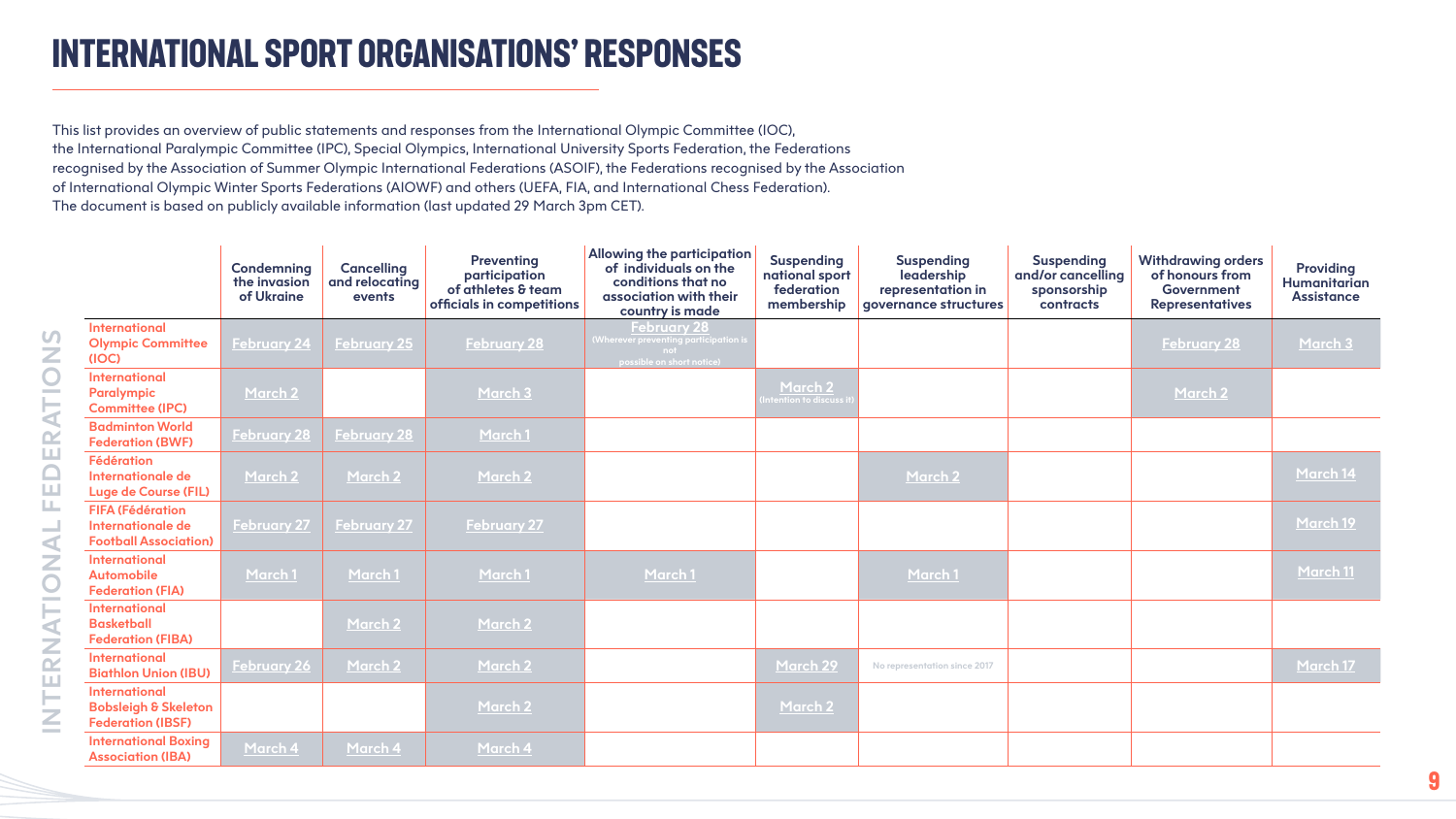

#### 

**(erg -**

 $\overline{\phantom{a}}$ 

|                                                                            | <b>Condemning</b><br>the invasion<br>of Ukraine | <b>Cancelling</b><br>and relocating<br>events | <b>Preventing</b><br>participation<br>of athletes & team<br>officials in competitions | <b>Allowing the participation</b><br>of individuals on the<br>conditions that no<br>asociation with their<br>country is made                                                                                       | Suspending<br>national sport<br>federations<br>membership | <b>Suspending</b><br>leadership<br>representation in<br>governance structures | <b>Suspending</b><br>and/or cancelling<br>sponsorship<br>contracts | <b>Withdrawing orders</b><br>of honours from<br>Government<br><b>Representatives</b> | <b>Providing</b><br>Humanitaria<br><b>Assistance</b> |
|----------------------------------------------------------------------------|-------------------------------------------------|-----------------------------------------------|---------------------------------------------------------------------------------------|--------------------------------------------------------------------------------------------------------------------------------------------------------------------------------------------------------------------|-----------------------------------------------------------|-------------------------------------------------------------------------------|--------------------------------------------------------------------|--------------------------------------------------------------------------------------|------------------------------------------------------|
| <b>International Canoe</b><br><b>Federation (ICF)</b>                      | March 1                                         |                                               | March 1                                                                               |                                                                                                                                                                                                                    |                                                           | March 1                                                                       |                                                                    |                                                                                      | March 14                                             |
| <b>International Chess</b><br><b>Federation</b>                            |                                                 |                                               | March 16                                                                              | March 16                                                                                                                                                                                                           |                                                           |                                                                               |                                                                    |                                                                                      | March 24                                             |
| <b>International Cycling</b><br><b>Union (UCI)</b>                         | March 1                                         | March 1                                       | March 1                                                                               | March 1<br>(Provided that they are registered with a<br>team that is neither Russian nor Belaru-<br>in the state of the state of the state of the state of the state of the state of the state of the state of the |                                                           |                                                                               |                                                                    |                                                                                      |                                                      |
| <b>International Feder-</b><br>ation for Equestrian<br><b>Sports (FEI)</b> | March 2                                         | February 28                                   | March 2                                                                               |                                                                                                                                                                                                                    |                                                           |                                                                               |                                                                    |                                                                                      | <b>February 28</b>                                   |
| <b>International Fencing</b><br><b>Federation (FIE)</b>                    |                                                 | March 2                                       | March 2                                                                               |                                                                                                                                                                                                                    |                                                           | March 1<br>(President Usmanov suspends exer-<br>cise of his duties)           |                                                                    |                                                                                      |                                                      |
| <b>International Golf</b><br><b>Federation (IGF)</b>                       |                                                 |                                               | March 2                                                                               |                                                                                                                                                                                                                    |                                                           |                                                                               |                                                                    |                                                                                      |                                                      |
| <b>International</b><br><b>Gymnastics</b><br><b>Federation (FIG)</b>       | March 4                                         | <b>February 26</b>                            | March 4                                                                               |                                                                                                                                                                                                                    |                                                           |                                                                               |                                                                    |                                                                                      |                                                      |
| <b>International Hand-</b><br><b>ball Federation (IHF)</b>                 | March 7                                         | March 7                                       | March 7                                                                               |                                                                                                                                                                                                                    |                                                           |                                                                               |                                                                    |                                                                                      |                                                      |
| <b>International Hockey</b><br><b>Federation (FIH)</b>                     |                                                 | March 1                                       | March 1                                                                               |                                                                                                                                                                                                                    |                                                           |                                                                               |                                                                    |                                                                                      |                                                      |
| <b>International Ice</b><br><b>Hockey Federation</b><br>(IIHF)             |                                                 | <b>February 28</b>                            | <b>February 28</b>                                                                    |                                                                                                                                                                                                                    |                                                           |                                                                               |                                                                    |                                                                                      | March 15<br>(Led by national fede<br>tions)          |
| <b>International Judo</b><br><b>Federation (IJF)</b>                       |                                                 | March 2                                       |                                                                                       | March 2                                                                                                                                                                                                            |                                                           |                                                                               |                                                                    | <b>February 27</b>                                                                   |                                                      |
| <b>International Rowing</b><br><b>Federation (FISA)</b>                    | March 1                                         | March 1                                       | March 1                                                                               |                                                                                                                                                                                                                    |                                                           |                                                                               |                                                                    |                                                                                      | March 16                                             |
| <b>International</b><br><b>Shooting Sport</b><br><b>Federation (ISSF)</b>  |                                                 |                                               | March 1                                                                               |                                                                                                                                                                                                                    |                                                           |                                                                               |                                                                    |                                                                                      | March 19                                             |
| <b>International Skating</b><br><b>Union (ISU)</b>                         |                                                 | March 1                                       | March 1                                                                               |                                                                                                                                                                                                                    |                                                           |                                                                               |                                                                    |                                                                                      |                                                      |
| <b>International Ski</b><br><b>Federation (FIS)</b>                        |                                                 | <b>February 25</b>                            | March 1                                                                               |                                                                                                                                                                                                                    |                                                           |                                                                               |                                                                    |                                                                                      |                                                      |
| <b>International Surfing</b><br><b>Association (ISA)</b>                   | March 1                                         | March 1                                       | March 1                                                                               |                                                                                                                                                                                                                    |                                                           |                                                                               |                                                                    |                                                                                      |                                                      |
| <b>International</b><br><b>Swimming</b><br><b>Federation (FINA)</b>        | March 8                                         | March 23                                      | March 8                                                                               |                                                                                                                                                                                                                    |                                                           |                                                                               |                                                                    | March 1                                                                              |                                                      |

**10**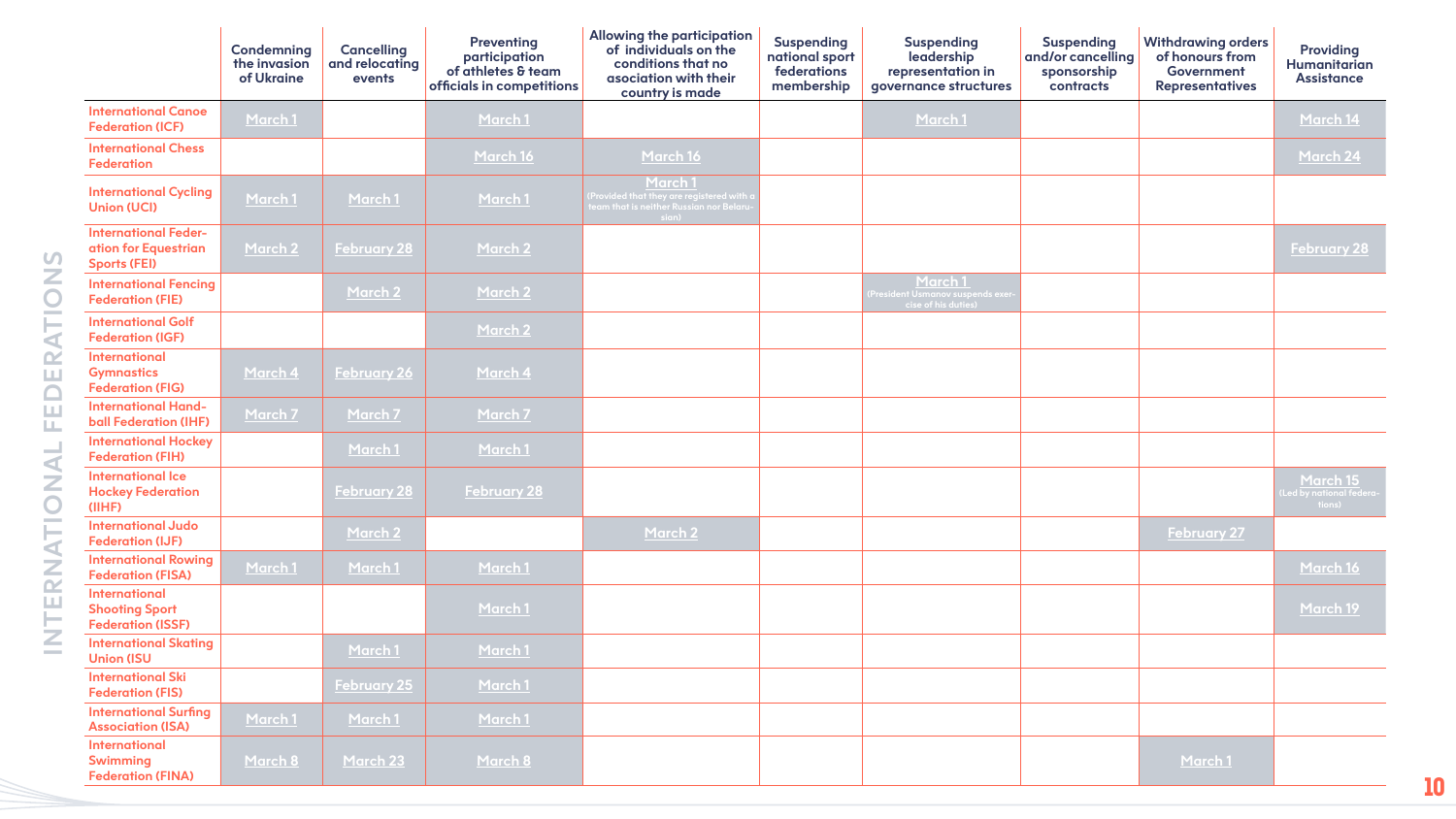

<mark>(t</mark>er)<br>Iter)

 $\overline{\phantom{a}}$ 

|                                                                    | <b>Condemning</b><br>the invasion<br>of Ukraine | <b>Cancelling</b><br>and relocating<br>events | <b>Preventing</b><br>participation<br>of athletes & team<br>officials in competitions | <b>Allowing the participation</b><br>of individuals on the<br>conditions that no<br>association with their<br>country is made | Suspending<br>national sport<br>federations<br>membership | <b>Suspending</b><br>leadership<br>representation in<br>governance structures | <b>Suspending</b><br>and/or cancelling<br>sponsorship<br>contracts | <b>Withdrawing orders</b><br>of honours from<br>Government<br><b>Representatives</b> | <b>Providing</b><br><b>Humanitario</b><br><b>Assistance</b> |
|--------------------------------------------------------------------|-------------------------------------------------|-----------------------------------------------|---------------------------------------------------------------------------------------|-------------------------------------------------------------------------------------------------------------------------------|-----------------------------------------------------------|-------------------------------------------------------------------------------|--------------------------------------------------------------------|--------------------------------------------------------------------------------------|-------------------------------------------------------------|
| <b>International Table</b><br><b>Tennis Federation</b><br>(ITTF)   |                                                 | March 1                                       | March 1                                                                               |                                                                                                                               |                                                           |                                                                               |                                                                    |                                                                                      | March 18                                                    |
| <b>International Tennis</b><br><b>Federation (ITF)</b>             | March 1                                         | March 1                                       | March 1                                                                               | March 1                                                                                                                       | March 1                                                   |                                                                               |                                                                    |                                                                                      | March 9                                                     |
| <b>International</b><br><b>Triathlon Union (ITU)</b>               | <b>February 25</b>                              | March 1                                       | March 1                                                                               |                                                                                                                               |                                                           |                                                                               |                                                                    |                                                                                      |                                                             |
| <b>International Univer-</b><br>sity Sports Federation             | <b>February 26</b>                              | February 26                                   |                                                                                       |                                                                                                                               |                                                           |                                                                               |                                                                    |                                                                                      |                                                             |
| <b>International</b><br><b>Volleyball Federation</b><br>(FIVB)     | March 1                                         | March 1                                       | March 1                                                                               |                                                                                                                               |                                                           |                                                                               |                                                                    |                                                                                      |                                                             |
| <b>International</b><br>Weightlifting<br><b>Federation (IWF)</b>   | March 3                                         | March 3                                       | March 3                                                                               |                                                                                                                               |                                                           |                                                                               |                                                                    |                                                                                      | March 3                                                     |
| <b>Special Olympics</b>                                            | March 4                                         | March 4                                       |                                                                                       |                                                                                                                               |                                                           |                                                                               |                                                                    |                                                                                      | March 24                                                    |
| <b>Union Internationale</b><br>de Pentathlon<br>Moderne (UIPM)     | <b>February 28</b>                              | <b>February 28</b>                            | <b>February 28</b>                                                                    |                                                                                                                               |                                                           |                                                                               |                                                                    |                                                                                      |                                                             |
| <b>Union of European</b><br>Football<br><b>Associations (UEFA)</b> | <b>February 24</b>                              | <b>February 25</b>                            | <b>February 28</b>                                                                    |                                                                                                                               |                                                           |                                                                               | <b>February 28</b>                                                 |                                                                                      | March 1                                                     |
| <b>United World</b><br><b>Wrestling (UWW)</b>                      |                                                 | March 2                                       | March 2                                                                               |                                                                                                                               |                                                           |                                                                               |                                                                    | <b>February 27</b>                                                                   |                                                             |
| <b>World Archery</b><br><b>Federation (WA)</b>                     | March 2                                         | February 26                                   | March 2                                                                               |                                                                                                                               |                                                           |                                                                               |                                                                    |                                                                                      |                                                             |
| <b>World Athletics (WA)</b>                                        | <b>February 24</b>                              | March 1                                       | March 1                                                                               |                                                                                                                               | March 1<br>(Intention to discuss it                       |                                                                               |                                                                    |                                                                                      |                                                             |
| <b>World Curling</b><br><b>Federation (WCF)</b>                    | March 3                                         | March 4                                       | March 4                                                                               |                                                                                                                               |                                                           |                                                                               |                                                                    |                                                                                      |                                                             |
| <b>World Dance Sport</b><br><b>Federation</b>                      | March 1                                         | March 1                                       | March 1                                                                               |                                                                                                                               |                                                           |                                                                               |                                                                    |                                                                                      | March 7<br>(Supporting IOC let                              |
| <b>World Rugby (WR)</b>                                            | <b>February 25</b>                              | <b>February 25</b>                            | <b>February 28</b>                                                                    |                                                                                                                               | February 28                                               |                                                                               |                                                                    |                                                                                      |                                                             |
| <b>World Sailing</b>                                               |                                                 | March 1                                       | March 2                                                                               |                                                                                                                               |                                                           |                                                                               |                                                                    |                                                                                      |                                                             |
| <b>World Skate</b>                                                 |                                                 | March 1                                       |                                                                                       | March 1                                                                                                                       |                                                           |                                                                               |                                                                    |                                                                                      |                                                             |
| <b>World Taekwondo</b><br>(WT)                                     | March 3                                         | March 3                                       | March 3                                                                               |                                                                                                                               |                                                           |                                                                               |                                                                    | <b>February 28</b>                                                                   |                                                             |

**11**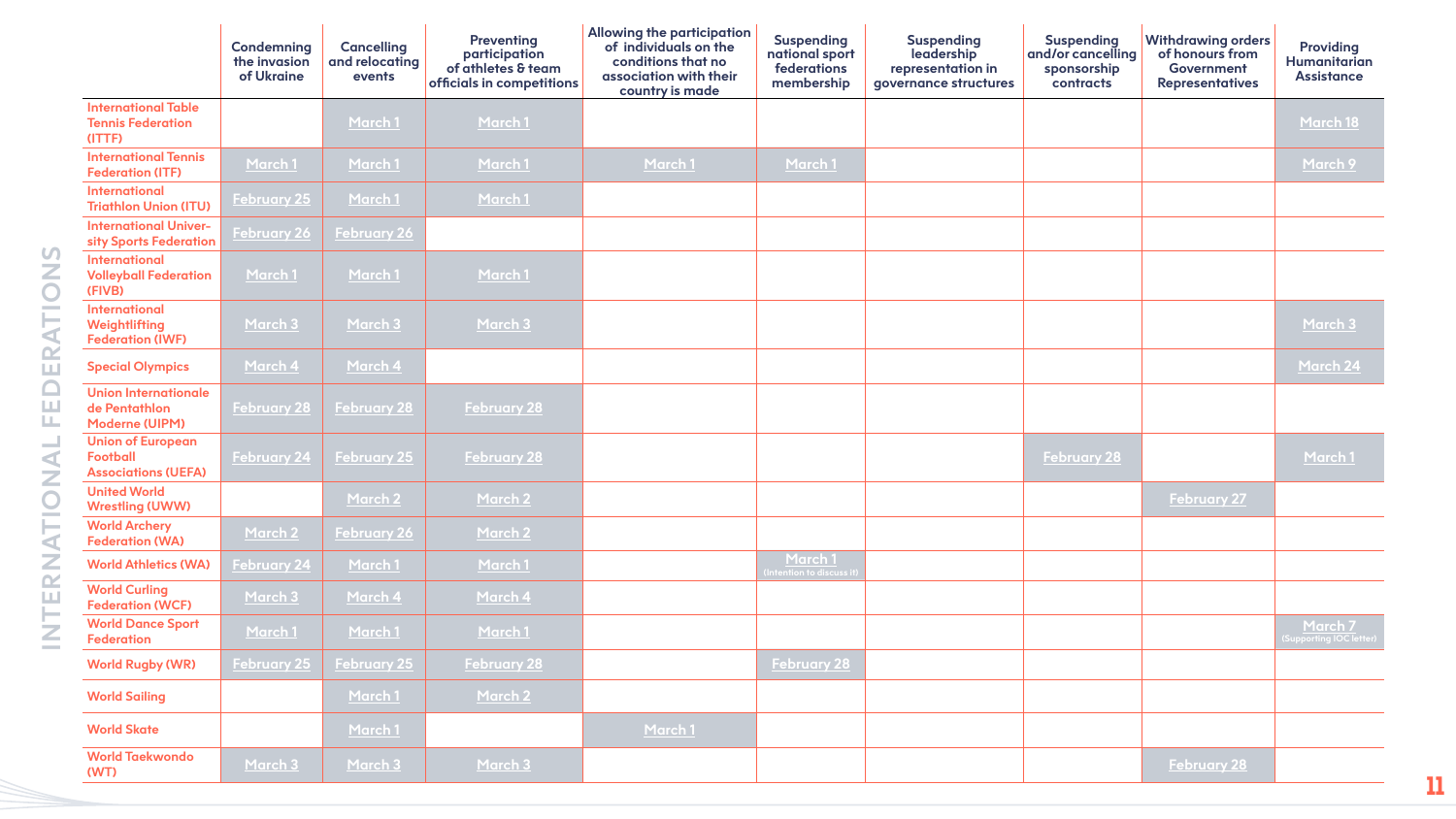



#### **ADIDAS**

#### **eUROPEAN BROADCASTERS UNION**

#### **ANDREY RUBLEV**

On March 1, German sportswear company **Adidas** has **[suspended](https://www.reuters.com/lifestyle/sports/adidas-suspends-partnership-with-russian-football-union-2022-03-01/)** its partnership with the Russian Football Union (RFS) with immediate effect.

Russia's second-highest ranked tennis player **Andrey Rublev [appealed to peace](https://edition.cnn.com/2022/02/25/world/ukraine-daniil-medvedev-andrey-rublev-tennis-russia-cec-spt/index.html)** at the Dubai Tennis Championship by signing a TV camera lens on court with "no war please."

**The European Broadcasters Union (EBU)** Executive Board, in light of ongoing events in Ukraine, has [decided](https://www.ebu.ch/news/2022/03/statement-on-russian-members) to suspend representatives from its three Russian Members from serving in its governance groups, including the Executive Board and all Statutory Committees and to exclude Russia from the 2022 Eurovision Song Contest.

#### **FC SCHALKE 04**

The Managing Board and Supervisory Board of the German football team **FC Schalke 04** announced on February 28 the **[decision](https://schalke04.de/en/s04/partnership-s04-gazprom-ends-prematurely/)** to prematurely end the club's partnership with GAZPROM.

#### **MANCHESTER UNITED**

On February 25, Football club **Manchester United** ended its **[sponsorship deal](https://www.manutd.com/en/news/detail/man-utd-official-club-statement-on-aeroflot)** with Russia's national airline, Aeroflot, which has been the club's official carrier since 2013.

Since the invasion of Ukraine, many other actors in the sports ecosystem have also taken action to condemn Russia. This list provides examples of responses from actors such as athletes, broadcasters, professional sports and sponsors.